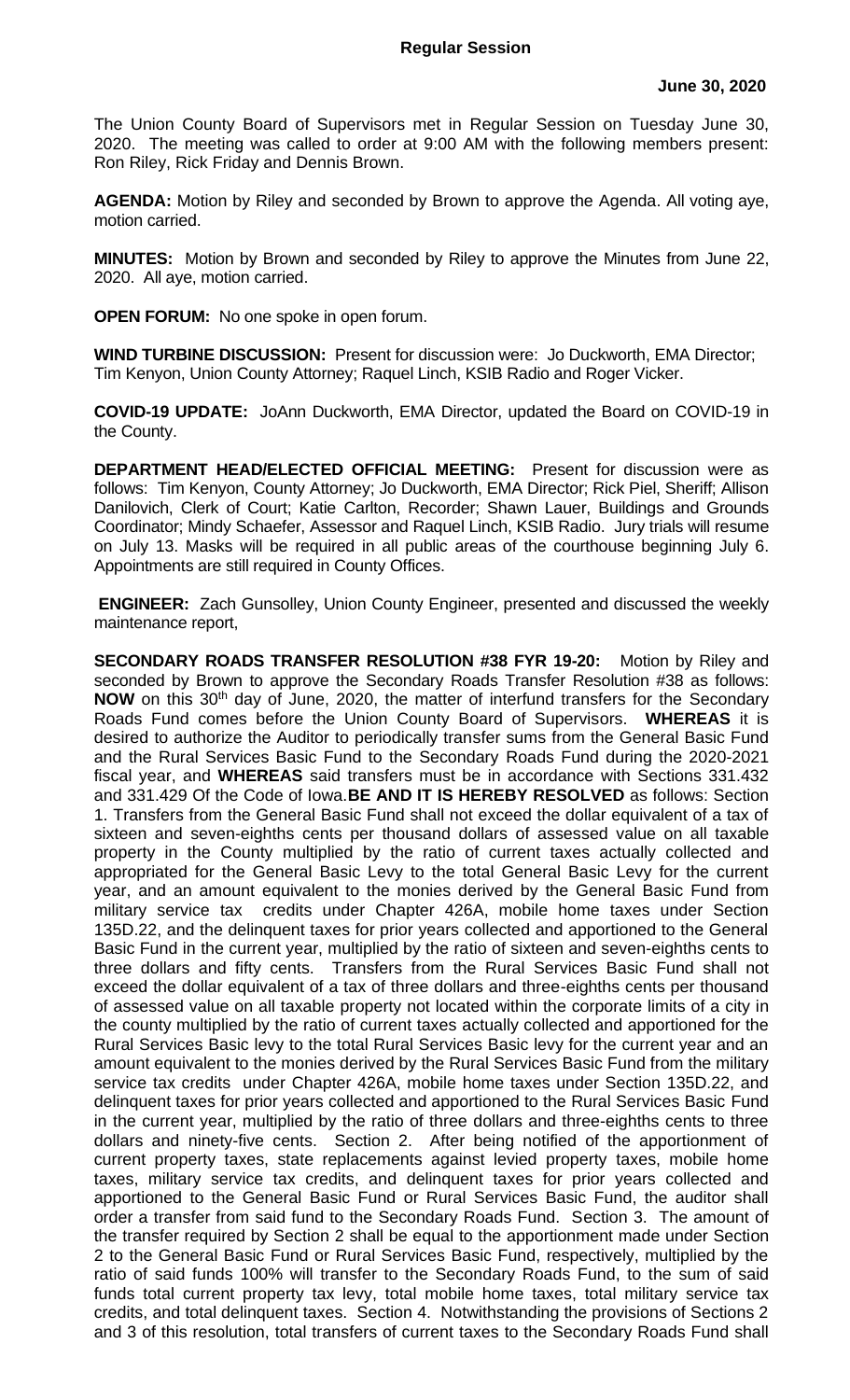not exceed the amounts specified in Section 1. Section 5. Notwithstanding the provisions of Sections 2 and 3, and amount of transfer shall not exceed the available fund balances in the transferring fund. Section 6. The auditor is directed to correct her books when said operating transfers are made and to notify the treasurer and county engineer of the amounts of said transfers. The above and foregoing resolution was adopted by the Board of Supervisors of Union County on this 30th day of June, 2020. Roll call vote: Riley aye, Brown aye, Friday aye, motion carried.

**APPROPRIATIONS RESOLUTION #37 FYR 19-20:** Motion by Riley and seconded by Brown to approve the Appropriations Resolution #37 as follows: NOW on this 30th day of June 2020, the matter of establishing fiscal year 2020-2021 appropriations come before the Union County Board of Supervisors. WHEREAS it is desired to make appropriations for each of the different offices and departments for the fiscal year beginning July 1, 2020, and **WHEREAS** such action is in accordance with Section 331.434(6) of the Code of Iowa. **BE AND IT IS HEREBY RESOLVED** by the Board of Supervisors of Union County as follows: Section 1. The amounts itemized by office or department on the attached schedule is hereby appropriated from the county's resources as so itemized, to the office or department listed in the first column on the same line of the attached schedule. This represents 100% of the office's or departments total fiscal year 2020-2021 budget. Section 2. Subject to the provisions of county procedures and regulations, and applicable state law, the appropriations authorized under Section 1 shall constitute authorization for the office or department listed to make expenditures or incur obligations effective July 1, 2020. Section 3. In accordance with Section 331.437 of the Code of Iowa, no office or department shall expend or contract to expend any money or incur any liability, or enter into any contract to expend any money or incur any liability, or enter into any contract which by its terms involves the expenditure of money for any purpose in excess of the amounts appropriated pursuant to this resolution. Section 4. If at any time during the 2020-2021 budget year, the Auditor shall ascertain that the available resources for that year will be less than the total appropriation, she shall immediately so inform the Board and recommend appropriate corrective action. Section 5. The Auditor shall establish separate accounts for the appropriations authorized in Section 1, each of which account shall indicate the amount of the appropriation, the amounts charged thereto, and the unencumbered balance. The Auditor shall report that status of such accounts to the applicable offices and departments monthly during the 2020-2021 budget year. Section 6. All appropriations authorized pursuant to this resolution shall lapse at the close of business on June 30, 2021. Roll call vote: Riley aye, Brown aye, Friday aye, motion carried.

| <b>DEPT</b>            |    | DEPT # General | General                                 | Rural        | Sec       | Flood & | Debt                       | Capital   | <b>REAP</b> | Co Hith Ins Mental |         | Recorders InMate         |        | <b>Hixinbaugh Hipsley</b> |              | Trust  |       | <b>Comminsary Depreciation</b> | Total        |
|------------------------|----|----------------|-----------------------------------------|--------------|-----------|---------|----------------------------|-----------|-------------|--------------------|---------|--------------------------|--------|---------------------------|--------------|--------|-------|--------------------------------|--------------|
|                        |    | <b>Basic</b>   | Supp                                    | <b>Basic</b> | Roads     | Erosion | <b>Service</b>             | Project   |             |                    | Health  | <b>Mgmt Fund Medical</b> |        | Trust                     | <b>Trust</b> | Fund   | Fund  | Fund                           | Dept         |
| Superviso              | 01 | 88,330         | 65,717                                  |              |           |         |                            |           |             |                    |         |                          |        |                           |              |        |       |                                | 154,047      |
| Auditor                | 02 | 260,079        | 222.969                                 |              |           |         |                            |           |             |                    |         |                          |        |                           |              |        |       |                                | 483,048      |
| Treasurer              | 03 | 227,258        | 85,405                                  |              |           |         |                            |           |             |                    |         |                          |        |                           |              |        |       |                                | 312,663      |
| Attorney               | 04 | 246,494        | 90.777                                  |              |           |         |                            |           |             |                    |         |                          |        |                           |              |        |       |                                | 337,271      |
| Sheriff                | 05 | 879,569        | 321,570                                 | 92.885       |           |         |                            |           |             |                    |         |                          | 25,000 |                           |              |        | 3,000 |                                | 1,322,024    |
| Recorder               | 07 | 148,285        | 54,968                                  |              |           |         |                            |           |             |                    |         | 3,000                    |        |                           |              |        |       |                                | 206,253      |
| Building a             | 08 | 163,790        | 16,241                                  |              |           |         |                            |           |             |                    |         |                          |        |                           |              |        |       |                                | 180,031      |
| Vegatatio              | 18 |                |                                         | 285,247      |           |         |                            |           |             |                    |         |                          |        |                           |              |        |       |                                | 285,247      |
| County En              | 20 |                |                                         |              | 4,516,950 |         |                            | 1,239     |             |                    |         |                          |        |                           |              |        |       |                                | 4,518,189    |
| Veteran A              | 21 | 69,250         | 3,940                                   |              |           |         |                            |           |             |                    |         |                          |        |                           |              |        |       |                                | 73,190       |
| Conservat              | 22 | 345,346        | 80,037                                  |              |           |         |                            | 95,000    | 18,000      |                    |         |                          |        |                           |              | 32,000 |       | $\Omega$                       | 570,383      |
| Sanitarian             | 23 | 525            | $\mathbf{0}$                            | 144,734      |           |         |                            |           |             |                    |         |                          |        |                           |              |        |       |                                | 145,259      |
| Human Se               | 25 | 136,740        | 15,311                                  |              |           |         |                            |           |             |                    |         |                          |        |                           |              |        |       |                                | 152,051      |
| Care Facili            | 26 |                |                                         |              |           |         |                            |           |             |                    |         |                          |        | 6,300                     | 4,300        |        |       | 35,000                         | 45,600       |
| Court Adn              | 30 |                | 500                                     |              |           |         |                            |           |             |                    |         |                          |        |                           |              |        |       |                                | 500          |
| District Co            | 31 |                | 88,000                                  |              |           |         |                            |           |             |                    |         |                          |        |                           |              |        |       |                                | 88,000       |
| Water Gri              | 40 |                |                                         |              |           |         |                            |           |             |                    |         |                          |        |                           |              |        |       |                                |              |
| General So             | 51 | 384,666        | 435,775                                 | 51,598       |           | 41,000  |                            | 1,345,355 |             |                    |         |                          |        |                           |              |        |       |                                | 2,258,394    |
| Landfill               | 53 |                |                                         | 37,210       |           |         |                            |           |             |                    |         |                          |        |                           |              |        |       |                                | 37,210       |
| Health Ins             | 55 |                |                                         |              |           |         |                            |           |             | 1,418,700          |         |                          |        |                           |              |        |       |                                | 1,418,700    |
| Mental He              | 60 |                |                                         |              |           |         |                            |           |             |                    | 495,156 |                          |        |                           |              |        |       |                                | 495,156      |
| Co-op Urban Rnl Debt   |    |                |                                         |              |           |         | $\mathbf 0$                |           |             |                    |         |                          |        |                           |              |        |       |                                | $\Omega$     |
| Roads/Brdgs/Debt       |    |                |                                         |              |           |         | 201.500                    |           |             |                    |         |                          |        |                           |              |        |       |                                | 201,500      |
| County Debt Fund       |    |                |                                         |              |           |         | 1,736,183                  |           |             |                    |         |                          |        |                           |              |        |       |                                | 1,736,183    |
| Landfill Bond Payment  |    |                |                                         |              |           |         | 104,400                    |           |             |                    |         |                          |        |                           |              |        |       |                                | 104,400      |
| Sub total              |    |                |                                         |              |           |         |                            |           |             |                    |         |                          |        |                           |              |        |       |                                | 15, 125, 299 |
| Trans to Secondary Rds |    | 89,214         |                                         | 805,807      |           |         |                            |           |             |                    |         |                          |        |                           |              |        |       |                                | 895,021      |
| <b>TOTAL</b>           |    |                | 3,039,546 1,481,210 1,417,481 4,516,950 |              |           |         | 41,000 2,042,083 1,441,594 |           |             | 18,000 1,418,700   | 495,156 | 3,000                    | 25,000 | 6,300                     | 4,300        | 32,000 | 3,000 | 35,000                         | 16,020,320   |

**WATER GRID TRANSFER RESOLUTION #36 FYR 19-20:** Motion by Brown and seconded by Riley to approve the Water Grid Transfer Resolution #36 as follows: **NOW** on this 30th day of June, 2020 the matter of an interfund transfer comes before the Union County Board of Supervisors. **WHEREAS,** it is desired to transfer monies from the Rural Basic Fund (0011) to Capital Projects – Water Grind (1550). **WHEREAS,** said inter fund transfer monies will be used for water quality improvement projects. **BE AND IT IS HEREBY RESOLVED** that the sum of \$1,000 is ordered to be transferred from the Rural Basic Fund to the Capital Projects (Water Grid) effective this 30<sup>th</sup> day of June, 2020. The Auditor is directed to correct her books accordingly, and to notify the Treasurer of this operating transfer accompanying the notification with a copy of this resolution and the record of its adoption. The change is effective this 30<sup>th</sup> day of June, 2020. Roll call vote: Riley aye, Brown aye, Friday aye, motion carried.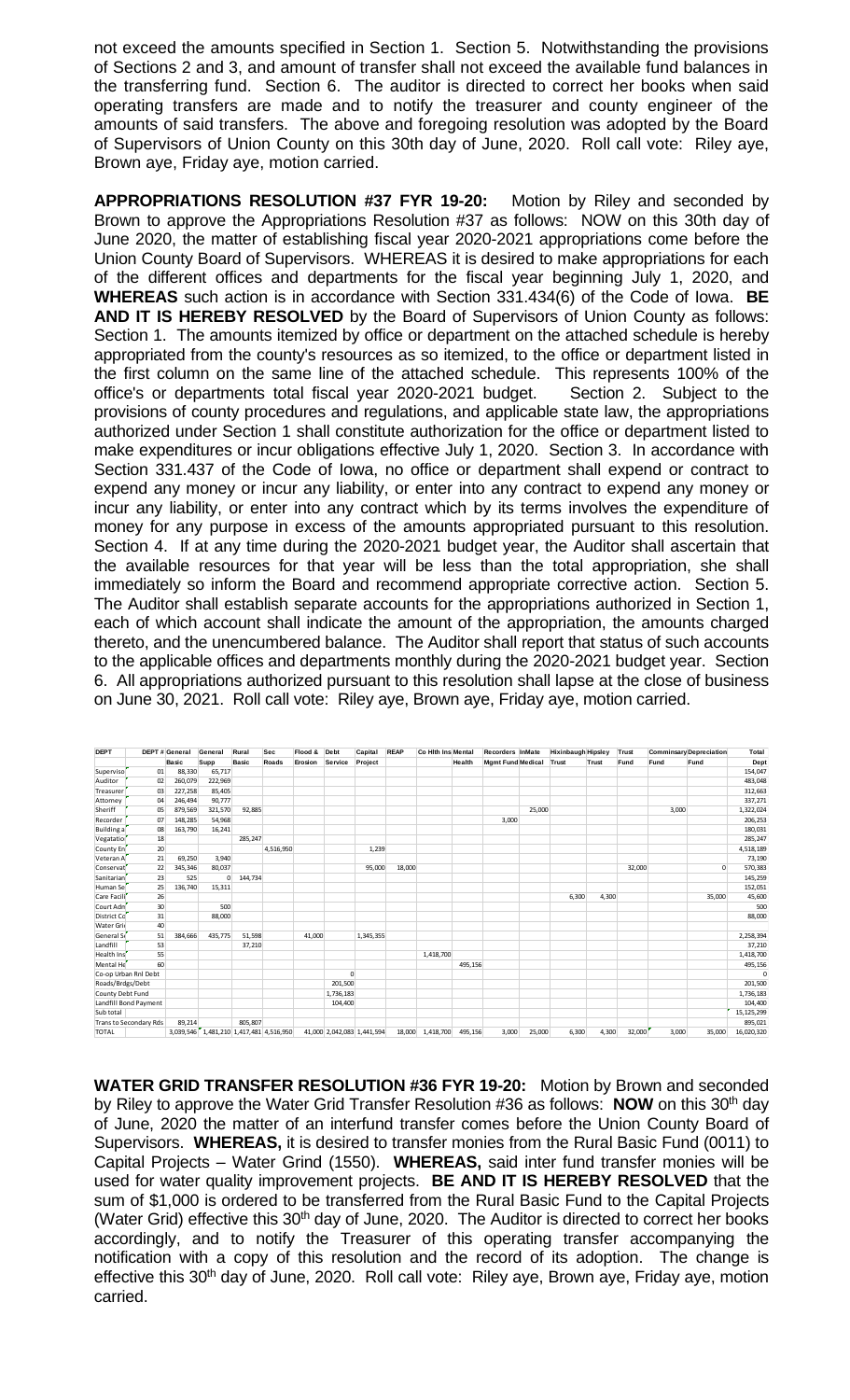**FLOOD AND EROSION TRANSFER RESOLUTION #35 FYR 19-20:** Motion by Riley and seconded by Brown to approve the Flood and Erosion Transfer Resolution #35 as follows: Now on this 30th day of June, 2020 the matter of an inter fund transfer comes before the Union County Board of Supervisors. **WHEREAS**, it is desired to transfer monies from the Rural Basic Fund (0011) to Flood & Erosion Fund (0022). **WHEREAS**, said inter fund transfer monies will be used for Flood and Erosion Projects. **BE AND IT IS HEREBY RESOLVED** that the sum of \$6,897 is ordered to be transferred from the Rural Basic Fund to the Flood and Erosion Fund effective this 30th day of June, 2020. The Auditor is directed to correct her books accordingly, and to notify the Treasurer of this operating transfer accompanying the notification with a copy of this resolution and the record of its adoption. The change is effective this 30th day of June, 2020. Roll call vote: Riley aye, Brown aye, Friday aye, motion carried.

**PUBLIC FUNDING RESOLUTION #34 FYR 19-20:** Motion by Brown and seconded by Riley to approve the Public Funding Resolution #34 as follows: **NOW** on this 30th day of June 2020, the matter of a Resolution approving Public purpose for expenditure of funds. **WHEREAS** Union County of Creston Iowa has adopted its 2020-2021 Annual Budget March 9, 2020, and **WHEREAS,** the Attorney General believes it is necessary to state a public use for the expenditure or transfer of funds to private groups, and **BE AND IT IS HEREBY RESOLVED,** that Union County of Creston Iowa believes it is in the public interest to contribute funds to the following: Union County Public Funding Council for \$19,058.00. Expenditure of funds by this organization will enhance the community and add to economic well-being by increasing jobs and attracting people to the environments of Union County. **BE IT FURTHER RESOLVED,** that Union County will require periodic reports from the organization of how funds were spent to enhance the community's economic well-being. Distribution of these funds will be subject upon request and approved by the Union County Board of Supervisors. This resolution is effective the 30<sup>th</sup> day of June, 2020. Roll call vote: Riley aye, Brown aye, Friday aye, motion carried.

**CERTIFYING TAX CREDITS - FYR 20-21:** Motion by Brown and seconded by Riley to certify the Homestead Tax Credit at 100% and the Elderly and Disabled Tax Credit at 100% for fiscal year 20/21 in accordance with the Iowa Code 25B.7. All voting aye, motion carried. Motion by Riley and seconded by Brown to certify the Military Tax Credit at 100% for fiscal year 20/21 in accordance with the Iowa Code 426A.2 pursuant to the Code of Iowa 25B.7. All voting aye, motion carried.

**FISCAL YEAR 20-21 WAGES:** Motion by Brown and seconded by Riley approve the Fiscal Year 20-21 wages as follows:

| <b>SUPERVISORS</b>       |            |     | <b>BOARD OF HEALTH</b> |            |     |  |  |
|--------------------------|------------|-----|------------------------|------------|-----|--|--|
| Ron Riley                | 28,701.49  |     | Amanda Husband         | 18.77      | /hr |  |  |
| Dennis Brown             | 28,701.49  |     |                        |            |     |  |  |
| <b>Rick Friday</b>       | 28,701.49  |     | <b>SECONDARY ROADS</b> |            |     |  |  |
|                          |            |     | Zach Gunsolley         | 107,523.47 |     |  |  |
| <b>AUDITOR</b>           |            |     | <b>Albert Hysell</b>   | 62,011.87  |     |  |  |
| Sandy Hysell             | 60,266.00  |     | Brenda Mahan           | 48,293.98  |     |  |  |
| Sara Sanson              | 48,212.80  |     | Chad Needham           | 21.04      | /hr |  |  |
| Mindi Eslinger           | 48,212.80  |     | Gary Blazek            | 24.35      | /hr |  |  |
| <b>Tandy Steele</b>      | 49,418.12  |     | Mason Fry              | 19.57      | /hr |  |  |
|                          |            |     | Jason Hayes            | 23.58      | /hr |  |  |
| <b>TREASURER</b>         |            |     | Robert Hepp            | 23.58      | /hr |  |  |
| Kelly Busch              | 60,266.00  |     | <b>Todd Kinkade</b>    | 20.96      | /hr |  |  |
| Jenny Wheeler            | 50,020.78  |     | David Lamb             | 24.73      | /hr |  |  |
| <b>Stacey Graham</b>     | 50,020.78  |     | Stacy Loy              | 23.58      | /hr |  |  |
| <b>Ellie Miller</b>      | 21.20      | /hr | Robert Marquart        | 23.58      | /hr |  |  |
| Kevin Provost            | 17.75      | /hr | <b>Roger McIntire</b>  | 23.58      | /hr |  |  |
|                          |            |     | Kevin McVay            | 23.58      | /hr |  |  |
| <b>RECORDER</b>          |            |     | <b>Mitchell Morris</b> | 23.58      | /hr |  |  |
| Katie Carlton            | 60,266.00  |     | John Reed              | 23.58      | /hr |  |  |
| Lindsay Campbell         | 49,418.12  |     | Jake Roan              | 23.58      | /hr |  |  |
| <b>Judy Hopkins</b>      | 17.00      | /hr | Scott Schultz          | 26.29      | /hr |  |  |
|                          |            |     | <b>Tom Shiflett</b>    | 19.33      | /hr |  |  |
| <b>BUILDINGS/GROUNDS</b> |            |     | Jim Smith              | 24.10      | /hr |  |  |
| Shawn Lauer              | 44,579.06  |     | <b>Clint Vicker</b>    | 26.20      | /hr |  |  |
| Roger Millslagle         | 16.40      | /hr | Mike Ward              | 23.58      | /hr |  |  |
|                          |            |     | Dave Denton            | 14.00      | /hr |  |  |
| <b>ATTORNEY</b>          |            |     | David Erickson         | 14.00      | /hr |  |  |
| Tim Kenyon               | 107,722.81 |     | Mitchell Ginther       | 16.80      | /hr |  |  |
| <b>Teri Siddens</b>      | 49,418.12  |     |                        |            |     |  |  |
| <b>Krystal Daggett</b>   | 20.00      | /hr | <b>ASSESSOR</b>        |            |     |  |  |
|                          |            |     | Mindy Schaefer         | 60,266.00  |     |  |  |